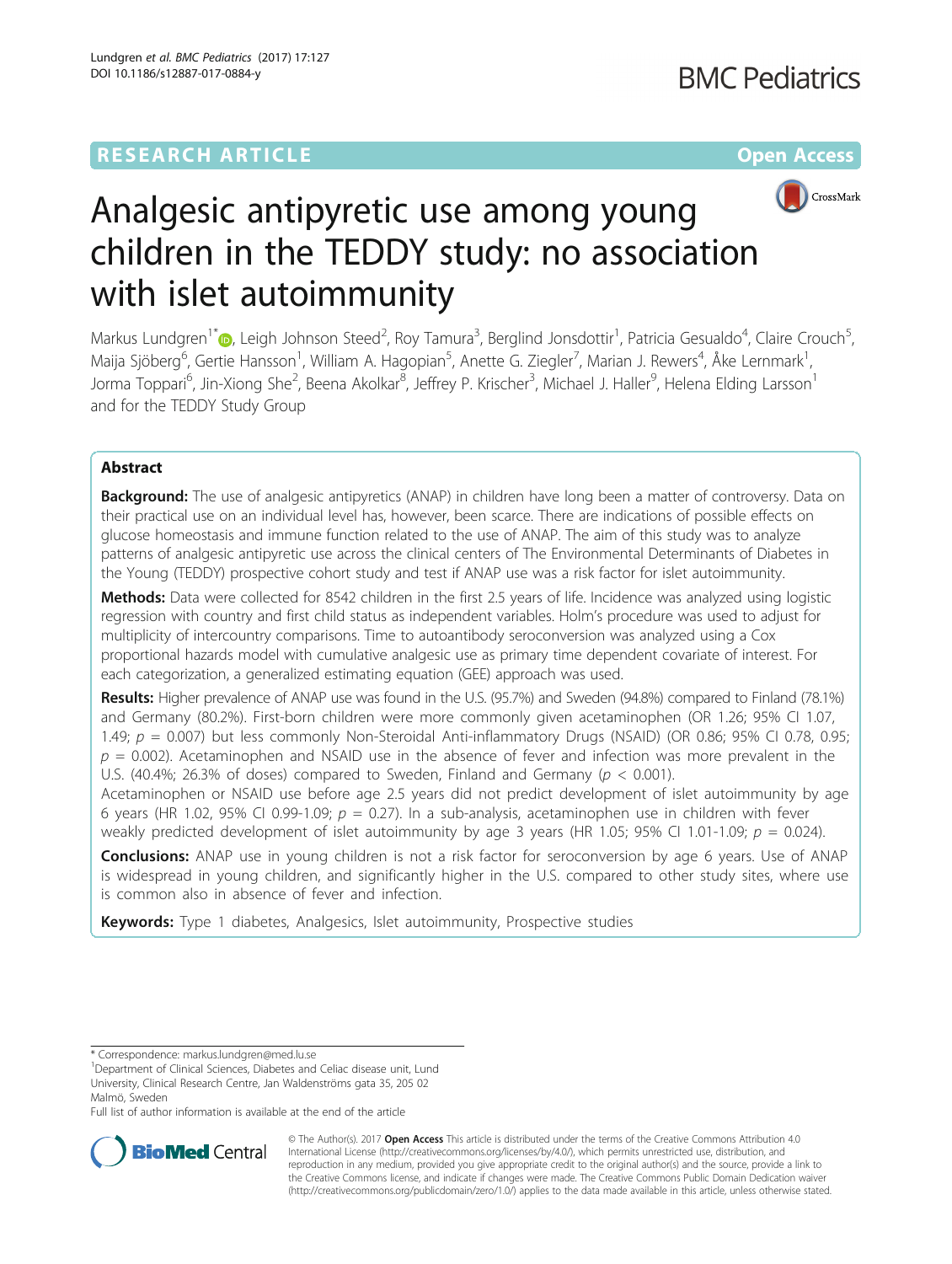# Background

The administration of analgesic-antipyretic (ANAP) medications to children has been discussed in the literature for decades. Surveys of Canadian and American pediatricians reflect the routine use of acetaminophen and non-steroidal anti-inflammatory drugs (NSAID) for childhood fever and discomfort [[1](#page-7-0), [2](#page-8-0)]. In the 1980s, the term "fever phobia" was used to describe the parental pressure facing pediatric practitioners to manage fever [[3\]](#page-8-0). Parental misconceptions often lead parents to the inappropriate management of fever in their children [\[4](#page-8-0)] and parents report the use of antipyretics even when there was minimal or no fever [[5\]](#page-8-0) as parents were frequently concerned with the need to maintain a "normal temperature" in their ill child [\[6](#page-8-0)]. Nevertheless, additional studies are needed to support this as evidencebased practice [\[7](#page-8-0), [8](#page-8-0)]. Acetaminophen and NSAID are used widely in children, but limited data exist regarding patterns of use in countries beyond the United States, United Kingdom, France, and Canada [\[9](#page-8-0)].

Notably, acetaminophen has been shown to have effects on glucose homeostasis. High doses have been shown to induce hyperglycemia [\[10\]](#page-8-0), whereas low and chronic doses can lower blood glucose in animal models [[11](#page-8-0)–[13](#page-8-0)]. Possible effects on asthma risk have also been investigated [\[14](#page-8-0), [15](#page-8-0)]. NSAIDs have also been shown to lower blood glucose [\[16](#page-8-0), [17\]](#page-8-0), but have additional antiinflammatory properties that could have an impact on the process leading up to T1D [\[18](#page-8-0)].

The Environmental Determinants of Diabetes in the Young (TEDDY) Study is an international, multi-center study designed to identify the environmental triggers of T1D in genetically at-risk children [[19\]](#page-8-0). The aim of the current study was to describe the use of ANAP in the TEDDY study, as well as differences in relation to country, birth order (first child versus a child with older siblings) and fever status. Specifically, we sought to examine if the use of ANAP: (1) is associated with risk for islet autoimmunity (IA), (2) differs between countries, (3) is given preferentially to first-born children.

# Methods

The Environmental Determinants of Diabetes in the Young (TEDDY) is a prospective cohort study funded by the National Institutes of Health with the primary goal to identify environmental causes of type 1 diabetes (T1D). It includes six clinical research centers - three in the US: Colorado, Georgia/Florida, Washington and three in Europe: Finland, Germany, and Sweden. Detailed study design and methods have been previously published [[19, 20](#page-8-0)]. Written informed consents were obtained for all study participants from a parent or primary caretaker for genetic screening and participation in prospective follow-up. The study was approved by local Institutional or Ethics Review Boards (Additional file [1](#page-6-0)), and is monitored by an External Advisory Board formed by the National Institutes of Health.

# Data collection

The dataset analyzed was the data received by the TEDDY Data Coordinating Center as of December 31, 2014. The total number of subjects enrolled was 8676. Analysis was restricted to confirmed HLA eligible subjects and subjects with medication information in the first 2 years of age. Out of the enrolled subjects, 134 were missing medication data and were excluded from the analysis. Information regarding first child status was missing for 919 subjects who were also excluded, leaving a total of 7623 subjects (Additional file [2\)](#page-6-0).

Study visits were conducted every 3 months with the first visit occurring between 3 and 4.5 months of age. At each visit, interviewers recorded the name, reason, start date and duration of reported medications for the most recent visit interval. Parents were asked to document fever as either "Yes" or "No" for every illness entry in a "TEDDY Book." The "TEDDY Book" provided written guidance that "Yes" should only be marked for temperature equal to or greater than 38 °C or 101 °F. Approximately 18 months into the study, these choices were expanded to "Yes – measured," "Yes – not measured," and "No." The rationale for this change was to capture all uses of ANAP, even with low-grade fevers.

Each use of an ANAP was defined as an episode. Recorded medications were categorized based on active ingredient. When analyzing specific substances, all medications containing that particular substance were included. Drugs were also defined and grouped as either analgesic or non-steroidal anti-inflammatory (NSAID) (Additional file [3\)](#page-6-0). Episodes were described as associated with infection and/or fever. Infection was defined as either an ICD-10 code indicating Infection (Additional file [4\)](#page-6-0) or an acute illness designated as infectious within a 15 day time period of the medication date [[21](#page-8-0)]. Fever was defined as either an ICD-10 code of fever associated with the medication or an acute illness associated with fever within a 15-day time period of the medication date.

# Islet autoimmunity

Blood samples were drawn every 3 months between 3 and 48 months of age, and every 6 months thereafter, except for autoantibody positive children, who continued with visits every 3 months. Persistent IA was defined as positive antibodies to insulin (IAA), glutamic acid decarboxylase (GAD65), or insulinoma-associated antigen 2 (IA-2), each analyzed by radiobinding assay [\[22, 23](#page-8-0)], on at least 2 consecutive study visits. Two central autoantibody laboratories were used; one in the U.S. (Barbara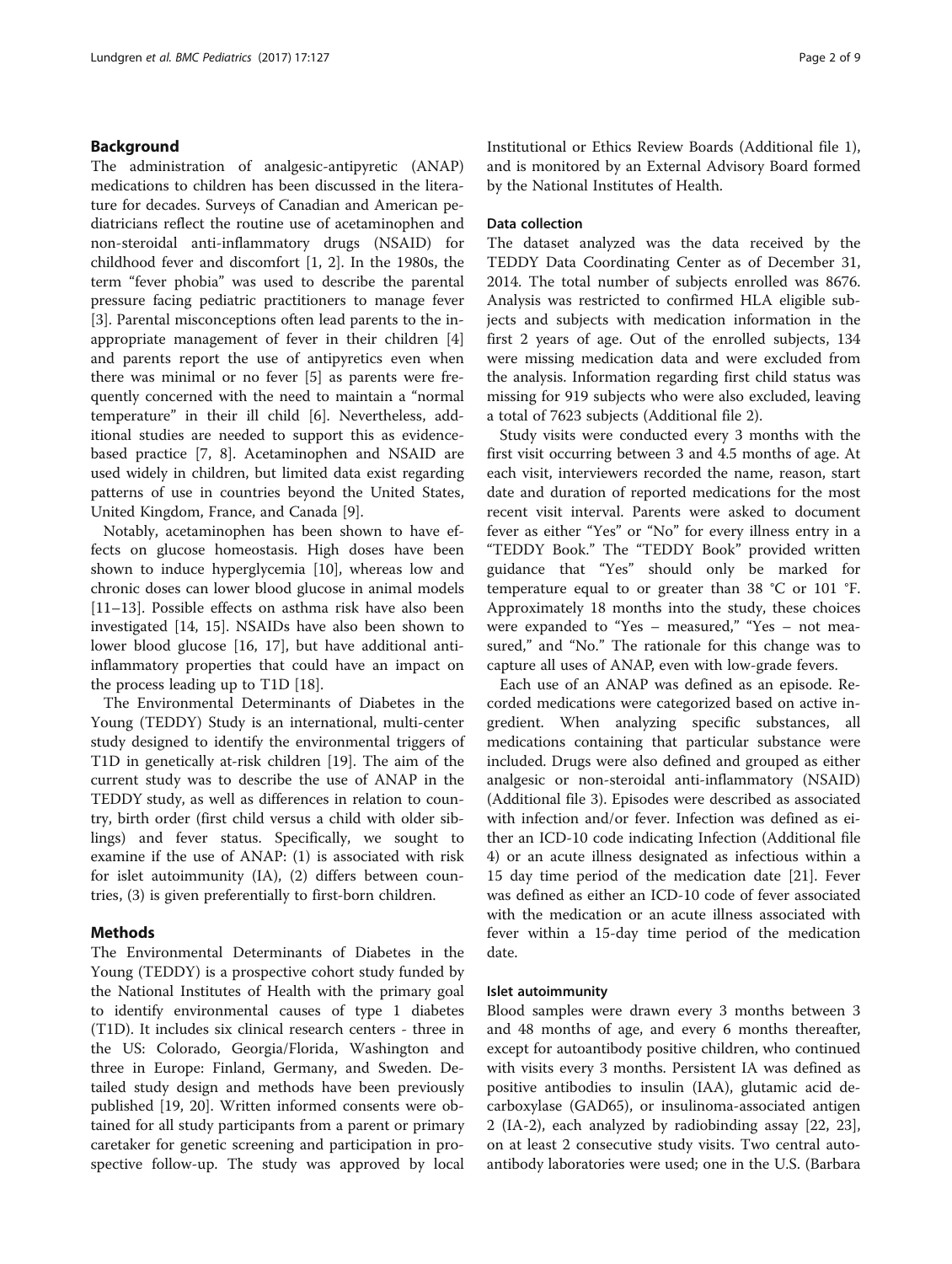Davis Center for Childhood Diabetes at the University of Colorado) and one in Europe (University of Bristol). All positive islet autoantibodies and 5% of negative islet autoantibodies were confirmed in both central autoantibody laboratories. Both laboratories have previously demonstrated high sensitivity, specificity [[24\]](#page-8-0) and concordance. Positive results in the child that were deemed to be due to maternal IgG transmission were excluded from the IA-positive group.

# Statistical methods

A Cox proportional hazards model was used to assess the impact of ANAP use in the first 90, 180, 365 days of age and 2.5 years of age in the risk of positive autoantibodies through 6 years of age. The number of infections early in life was included as a time dependent covariate [[25\]](#page-8-0). Country was included as a stratification factor in the proportional hazards analyses. Additional covariates included in the model were first-degree relative [\[26](#page-8-0)], HLA [\[27\]](#page-8-0), gender, ever breastfed [\[28](#page-8-0), [29](#page-8-0)], probiotic use prior to 3 months of age [\[30](#page-8-0)], and eight different previously identified single nucleotide polymorphisms [\[31](#page-8-0)]. The primary variable of interest was cumulative ANAP use through 2.5 years of life as a time dependent covariate. Included covariates can be seen in Table 1.

The statistical analysis for the number of episodes per year and duration per year excluded subjects for which the first child status was missing. Subjects with a missing duration for a specific analgesic were excluded from the analysis for that analgesic. The statistical analysis of total duration per year was based on log-transformed data to better satisfy the assumptions of the linear models.

Subject incidence was analyzed using logistic regression with country and first child status as independent variables in the model. In both the binary and continuous analyses, pairwise comparisons between countries were conducted using Holm's procedure to adjust for the multiplicity of comparisons. Each specific episode of ANAP usage was classified by concurrent fever (yes/no) or infection (yes/no). Episodes were categorized as associated with Fever, Infection, both Fever and Infection, or neither fever nor infection. For each categorization, a generalized estimating equation (GEE) was used for analysis with country and first child as independent variables in the model. An ignorable working matrix was assumed for the GEE analysis with the empirical sandwich estimate used for the standard errors. Pair-wise comparisons across countries were conducted using Holm's procedure from the GEE analyses. Analyses on the episode level excluded subjects who reported no episodes.

|  | Table 1 Covariates included in the Cox proportionate hazards analysis of time to persistent confirmed autoantibody positivity |  |  |  |  |  |
|--|-------------------------------------------------------------------------------------------------------------------------------|--|--|--|--|--|
|--|-------------------------------------------------------------------------------------------------------------------------------|--|--|--|--|--|

| <b>Fixed Covariates</b><br>First-Degree Relative (Ref = No) |              | Hazard Ratio (95% CI) | Wald test p-value <sup>a</sup> |  |
|-------------------------------------------------------------|--------------|-----------------------|--------------------------------|--|
|                                                             |              | 2.51 (2.06, 3.30)     | < 0.001                        |  |
| $HLA$ (Ref = DR3/DR4)                                       |              |                       |                                |  |
|                                                             | DR4/DR4      | $0.69$ $(0.54, 0.88)$ | 0.003                          |  |
|                                                             | DR4/DR8      | $0.70$ $(0.54, 0.91)$ | 0.008                          |  |
|                                                             | DR3/DR3      | $0.46$ (0.35, 0.60)   | < 0.001                        |  |
|                                                             | All Others   | 0.46 (0.29, 0.72)     | < 0.001                        |  |
| Gender (Ref = male)                                         |              | 0.77(0.65, 0.92)      | 0.003                          |  |
| SNP                                                         |              |                       |                                |  |
|                                                             | RS1004446 a  | $0.84$ $(0.74, 0.96)$ | 0.010                          |  |
|                                                             | RS10517086_a | 1.14(1.00, 1.31)      | 0.050                          |  |
|                                                             | RS12708716_q | $0.87$ (0.76, 0.99)   | 0.034                          |  |
|                                                             | RS2292239_a  | 1.24(1.09, 1.41)      | < 0.001                        |  |
|                                                             | RS2476601 a  | 1.55(1.31, 1.83)      | < 0.001                        |  |
|                                                             | RS2816316_c  | 1.07(0.91, 1.25)      | 0.429                          |  |
|                                                             | RS3184504 a  | 1.33 (1.17, 1.50)     | < 0.001                        |  |
|                                                             | RS4948088 a  | $0.74$ $(0.53, 1.04)$ | 0.086                          |  |
| Ever Breastfed (Ref = $No$ )                                |              | 1.96 (1.01, 3.81)     | 0.042                          |  |
| Probiotics <3 Mo Age ( $Ref = No$ )                         |              | $0.72$ $(0.55, 0.94)$ | 0.015                          |  |
| Time Dependent Covariates                                   |              |                       |                                |  |
| Cumulative Number of Infections                             |              | 1.02 (0.99, 1.03)     | 0.407                          |  |
| Cumulative Weeks Analgesic Use                              |              | 1.02 (0.99, 1.04)     | 0.269                          |  |
| Missolate of monototract confirmed process. F11.            |              |                       |                                |  |

Number of persistent confirmed cases = 511

<sup>a</sup>Ho: Hazard Ratio = 1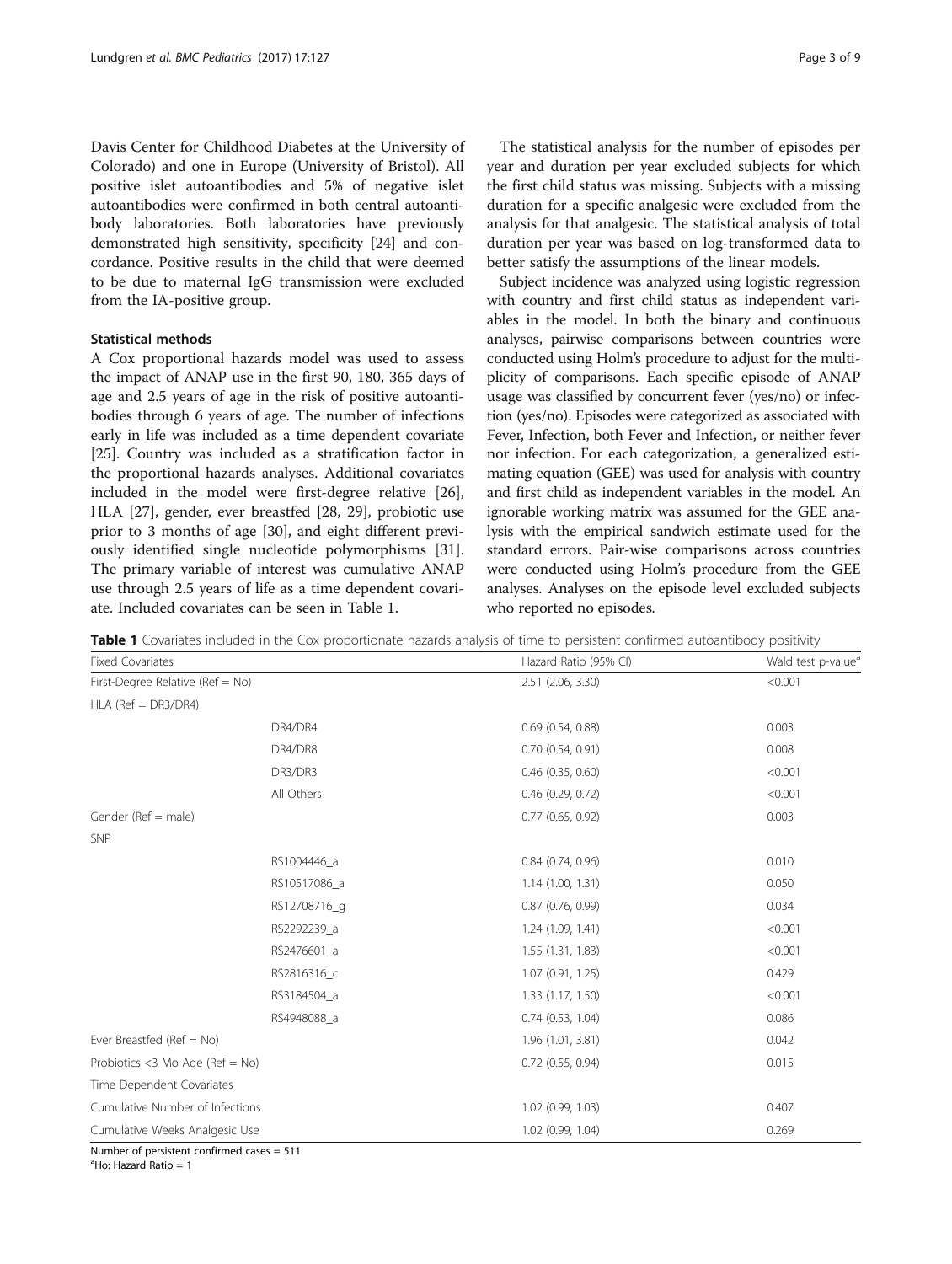Statistical analysis was performed using SAS version 9.3 (SAS Institute Inc., Cary, NC, U.S.A).

## Results

# Use of ANAP below the age of 2.5 years

The use of both acetaminophen and NSAIDs were very common in the study population. In the total cohort, 87.8% of children reported the use of acetaminophen and 45.4% of NSAIDs before the age of 2.5 years. The mean number of treatment episodes per year was  $3.6 \pm 2.1$  and mean duration of treatment  $8.5 \pm 10.8$  days per year in the total cohort (Fig. 1a–c).



#### Acetaminophen use

Swedish parents reported a significantly higher prevalence of acetaminophen use (94.5%), followed by U.S. (93.7%), Finnish (73.9%), and German parents (70.1%). Prevalence differed between all countries (Finland vs. Germany:  $p = 0.035$ , all other  $p < 0.001$ ). U.S. parents reported the highest number of treatment episodes per year and highest total duration of treatment per year (mean 4.0 ± 2.3 episodes; mean 9.8 ± 13.5 days), followed by Swedish (mean  $3.6 \pm 2.1$  episodes; mean 8.4  $\pm$  8.6 days), Finnish (mean 2.7  $\pm$  1.9 episodes; mean  $6.8 \pm 6.4$  days), and German parents (mean  $2.5 \pm 1.6$  episodes; mean  $4.7 \pm 3.7$  days). All country differences, according to number of treatment episodes, were statistically significant (Finland vs. Germany:  $p = 0.014$ , all others  $p < 0.001$ ) (Fig. 1). Children born as the first child in the family had more often been given acetaminophen during their first 2.5 years of life compared to children with older siblings (OR 1.26; 95% CI 1.07, 1.49;  $p = 0.007$ ). The number of episodes of treatment with acetaminophen was also higher (difference in least square means 0.15; 95% CI 0.05, 9.24;  $p = 0.003$ ). No difference could be seen regarding the number of days treated (difference in least square means 0.11; 95% CI  $-0.38$ , 0.60;  $p = 0.111$ ).

## NSAID use

The highest prevalence of NSAID use was reported by U.S. parents (58.3%), followed by German (44.1%), Finnish (42.3%), and Swedish parents (29.0%). All country differences, except between Finland and Germany, were statistically significant (Finland vs. Germany:  $p = 0.177$ , all others  $p < 0.001$ ). U.S. parents reported the highest number of treatment episodes with NSAID per year (mean  $2.1 \pm 1.4$  episodes; mean  $6.8 \pm 11.2$  days), followed by Swedish, Finnish, and German parents (mean  $1.6 \pm 1.2$ ; mean  $1.6 \pm 1.2$ ; mean  $1.6 \pm 1.1$ ) Total duration of treatment was highest in the U.S. (mean  $6.8 \pm 11.2$  days), followed by Finland (mean  $5.3 \pm 9.3$  days), Germany (mean 5.2  $\pm$  17.2 days), and Sweden (mean 4.9  $\pm$  4.8 days). Both the mean number of treatment episodes and mean total duration of treatment were significantly higher in the U.S. compared to the other countries  $(p < 0.001)$ . No other significant country differences could be seen (Fig. 1). The prevalence of NSAID use during the first 2.5 years of life were lower in firstborn children (OR 0.86; 95% CI 0.78, 0.95;  $p = 0.002$ ) and they were also treated fewer times (difference in least square means −0.14; 95% CI -0.22, −0.05;  $p = 0.001$ ). No differences could be seen regarding the number of days treated (difference in least square means  $-0.22$ ; 95% CI  $-0.92$ , 0.48;  $p = 0.143$ ).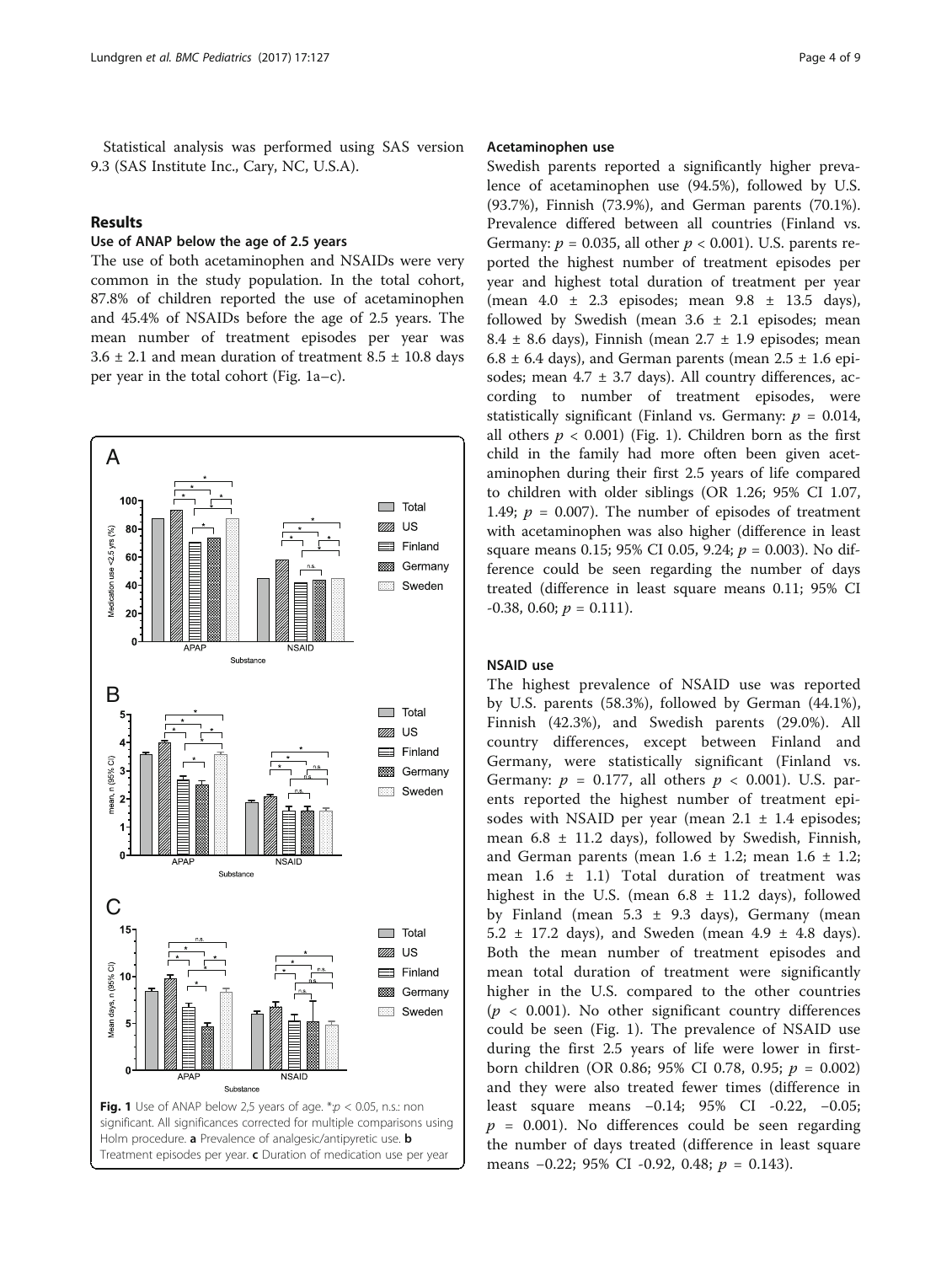# Differences in use for febrile/infectious episodes and noninfectious use

In the total cohort, 74.1% of acetaminophen use and 82.0% of NSAID use was given in conjunction with either fever, infection or both, with 43.8% acetaminophen use and 51.0% NSAID episodes being combined fever and infection. U.S. parents reported a significantly higher proportion of doses given without fever or infection for both acetaminophen (40.4%) and NSAID (26.3%) compared to the other three countries ( $p < 0.001$ ). Acetaminophen use in feverish infectious episodes had the highest proportion among German and Swedish children (68.5% and 63.2%;), followed by Finland with 57.9% and the U.S. with  $23.5\%$  (all *p*-values for differences between countries were  $p < 0.001$ , except between Germany and Swedenwas  $p = 0.003$ ).

For NSAID use without fever or infection, the U.S. parents reported the highest proportion (26.3%), followed by Finland (7.7%), Germany (5.9%), and Sweden (3.7%) (difference between Finland and Sweden  $p = 0.006$ ; between Germany and Sweden  $p = 0.01$ ; all others  $p < 0.001$ ) (Fig. [2](#page-5-0), Table 2).

### Islet autoimmunity

Hazard ratios for islet autoimmunity were estimated for cumulative use of acetaminophen and NSAID with or without concomitant fever and for a joint variable of cumulative total ANAP use with or without fever. A significant hazard was only found for use of acetaminophen in the presence of fever for islet autoimmunity at age 3 years (HR 1.05; 95% CI 1.01-1.09;  $p = 0.024$ ). The hazard was not significant for islet autoimmunity at 6 years of age  $(p = 0.193)$ .

Separate analysis of exposure before 90, 180 and 365 days of life found a significant hazard for seroconversion at age 3 years (HR 1.06; 95% CI 1.00-1.12;  $p = 0.011$ ) for use of acetaminophen with concurrent fever before 1 year of age, but not before 90 or 180 days



of life ( $p = 0.91$  and  $p = 0.54$ , respectively). No other significant hazards could be seen for treatment with acetaminophen or NSAID in the presence or absence of fever (Table [3\)](#page-5-0).

# **Discussion**

In this study, we investigated the use of ANAP in children below the age of 2.5 years, and the impact of such use on the development of islet autoimmunity before 6 years of age in the large, longitudinal, international TEDDY cohort.

The widespread use of acetaminophen among young children has been of interest due not only to possible side effects, but also possible immunological effects. Several papers have investigated the impact on immune response and the development of autoimmunity [[11, 12](#page-8-0), [32, 33](#page-8-0)]. The data on childhood asthma is conflicting, with some studies showing an increased risk and others showing none [[14, 15](#page-8-0), [34\]](#page-8-0). The use of prophylactic acetaminophen in conjunction with childhood vaccinations has also shown possible effects on antibody responses [[1,](#page-7-0) [7](#page-8-0), [35](#page-8-0)]. In this study, we found a significant but weak increased hazard ratio associated with the use of acetaminophen and concomitant fever before the age of 2.5 years and persistent confirmed islet autoimmunity at age 3 years. However, this effect was not seen with islet autoimmunity at age 6 years or if acetaminophen was used for other reasons. It is therefore unlikely, although possible, that this is a true effect. The type of infection causing the fever may be a confounding factor. No such effect was seen with the use of NSAIDs or the combination of acetaminophen and NSAIDs, either when given with or without fever.

The use of acetaminophen and NSAIDs for the treatment of children has been previously described from a medical standpoint [[36](#page-8-0), [37\]](#page-8-0). On the other hand, very little has been described regarding practical use in the pediatric population. This analysis within a large international cohort provides some of the first data regarding pediatric use of ANAP. As expected,the majority of treatment episodes for this young cohort were in conjunction with fever and/or infection. It is worth mentioning that there are significant differences between the TEDDY countries regarding the use of both acetaminophen and NSAIDs. The U.S. stands out for both greater prevalence of use and greater number of episodes of treatment per year, followed closely by Sweden in regards to acetaminophen use. U.S. parents were also just as likely to report using these medications during episodes associated with infection than non-infectious episodes. Additionally, they were more likely to use ANAP when there was no associated fever. It may be a common practice of American physicians to prescribe a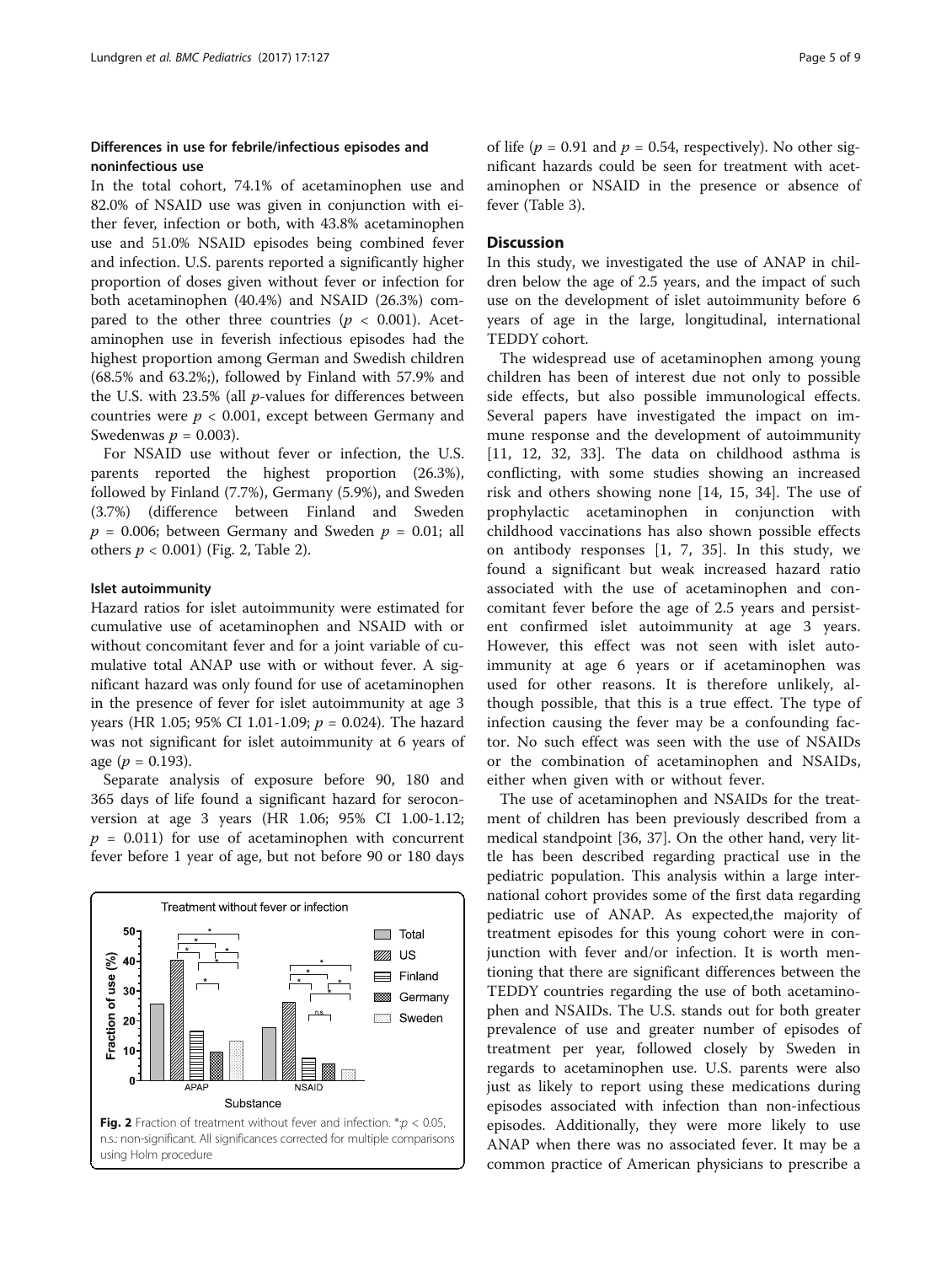<span id="page-5-0"></span>Table 2 Summary of treatment episodes associated with fever and/or infection

|                |                                   |    | US     |      |      | Finland Germany Sweden Total Cohort Country differences |        |         |         |         |         |         |       |
|----------------|-----------------------------------|----|--------|------|------|---------------------------------------------------------|--------|---------|---------|---------|---------|---------|-------|
|                |                                   |    |        |      |      |                                                         |        | U-F     | U-G     | U-S     | $F-G$   | $F-S$   | $G-S$ |
| Total episodes |                                   | n. | 25,340 | 7427 | 2091 | 17,285                                                  | 52,643 |         |         |         |         |         |       |
|                | Acetaminophen Fever and infection | n. | 4272   | 2907 | 983  | 9224                                                    | 17,386 | < 0.001 | < 0.001 | < 0.001 | < 0.001 | < 0.001 | 0.003 |
|                | Fever or infection                |    | 6557   | 1277 | 311  | 3421                                                    | 12,066 |         |         |         |         |         |       |
|                | No fever and no infection n       |    | 7348   | 841  | 141  | 1953                                                    | 10,283 | < 0.001 | < 0.001 | < 0.001 | < 0.001 | 0.006   | 0.01  |
| <b>NSAID</b>   | Fever and infection               | n  | 2680   | 1273 | 477  | 1572                                                    | 6002   | < 0.001 | < 0.001 | < 0.001 | < 0.001 | < 0.001 | 0024  |
|                | Fever or infection                |    | n 2472 | 717  | 125  | 330                                                     | 3644   |         |         |         |         |         |       |
|                | No fever and no infection n       |    | 1841   | 167  | 38   | 74                                                      | 2120   | < 0.001 | < 0.001 | < 0.001 | 0.174   | < 0.001 | 0.041 |

Country differences:  $U = US$ ,  $G = Germany$ ,  $F = Finland$ ,  $S = Sweden$ , Country differences described as p-value for difference between the respective countries

combination therapy approach to the use of analgesics and antipyretics forthe sustained management of fever. However, parents may then assume that even prophylactic use should be a combination therapy.

We also found that first-born children were preferentially given acetaminophen, both in prevalence of use and in the higher number of treatment episodes than for their younger siblings. The inverse relationship was observed for NSAID use, in which both the prevalence and number of treatment episodes were lower for first-born children. We can only speculate on the possible

rationale behind this finding since, to our knowledge, no earlier study has presented similar data. It is possible that acetaminophen is perceived by first-time parents as a better tolerated treatmentthan NSAIDS, a perception that fades by the time younger siblings require treatment.

Country-specific differences in the use of analgesics may be culturally influenced. The lower incidence of use of all standard analgesics in Germany could reflect the prevalence of Complimentary Alternative Medicine (CAM) in this country. According

| Analgesic Variable                       | Exposed            | 3 Year Analysis         | 6 Year Analysis           |  |  |
|------------------------------------------|--------------------|-------------------------|---------------------------|--|--|
|                                          | subjects n<br>(% ) | 398 antibody + subjects | $511$ antibody + subjects |  |  |
|                                          |                    | HR (95% CI) $p$ -value  | HR (95% CI) $p$ -value    |  |  |
| Acetaminophen, any exposure              | 7496 (87.8%)       | 1.01 (0.97, 1.05) 0.603 | 1.01 (0.98, 1.05) 0.576   |  |  |
| Acetaminophen with fever + infection     | 5179 (60.6%)       | 1.05 (1.01, 1.09) 0.022 | 1.03 (0.99, 1.08) 0.189   |  |  |
| Exposed <90 days of life                 | 220 (2.6%)         | 0.97 (0.59, 1.61) 0.914 | 1.00 (0.68, 1.46) 0.986   |  |  |
| Exposed <180 days of life                | 1519 (17.8%)       | 1.07 (0.87, 1.32) 0.542 | 1.06 (0.88, 1.27) 0.527   |  |  |
| Exposed <365 days of life                | 3795 (44.4%)       | 1.06 (1.00, 1.12) 0.011 | 1.05 (0.99, 1.11) 0.101   |  |  |
| Acetaminophen without fever or infection | 5941 (69.6%)       | 1.02 (0.98, 1.06) 0.346 | 1.01 (0.96, 1.05) 0.769   |  |  |
| Exposed <90 days of life                 | 4016 (47.0%)       | 1.00 (0.90, 1.11) 0.994 | 0.99 (0.85, 1.14) 0.837   |  |  |
| Exposed <180 days of life                | 4597 (53.8%)       | 0.98 (0.84, 1.14) 0.814 | 0.97 (0.84, 1.13) 0.729   |  |  |
| Exposed <365 days of life                | 5310 (62.2%)       | 1.03 (0.99, 1.06) 0.114 | 1.02 (0.99, 1.06) 0.228   |  |  |
| NSAID, any exposure                      | 3874 (45.4%)       | 1.01 (0.97, 1.05) 0.753 | 1.01 (0.97, 1.04) 0.763   |  |  |
| NSAID with fever + infection             | 2652 (31.0%)       | 1.01 (0.97, 1.05) 0.673 | 1.01 (0.98, 1.05) 0.459   |  |  |
| Exposed <90 days of life                 | 22 (0.3%)          | 1.01 (0.92, 1.10) 0.897 | 1.00 (0.92, 1.09) 0.960   |  |  |
| Exposed <180 days of life                | 223 (2.6%)         | 0.99 (0.88, 1.11) 0.822 | 1.00 (0.94, 1.07) 0.927   |  |  |
| Exposed <365 days of life                | 1318 (15.4%)       | 1.01 (0.97, 1.06) 0.530 | 1.02 (0.98, 1.05) 0.378   |  |  |
| NSAID without fever or infection         | 1955 (22.9%)       | 1.00 (0.96, 1.05) 0.856 | 1.01 (0.97, 1.05) 0.623   |  |  |
| Exposed <90 days of life                 | 222 (2.6%)         | 1.00 (0.88, 1.12) 0.943 | 0.99 (0.88, 1.12) 0.874   |  |  |
| Exposed <180 days of life                | 458 (5.4%)         | 0.99 (0.88, 1.11) 0.815 | 1.00 (0.94, 1.07) 0.956   |  |  |
| Exposed <365 days of life                | 1120 (13.1%)       | 1.01 (0.96, 1.06) 0.824 | 1.01 (0.97, 1.05) 0.638   |  |  |
| Any analgesic, any exposure              | 7744 (91%)         | 1.02 (0.99, 1.05) 0.130 | 1.02 (0.99, 1.04) 0.267   |  |  |
| Any analgesic with fever $+$ infection   | 5699 (67%)         | 1.06 (0.97, 1.15) 0.219 | 1.02 (0.94, 1.10) 0.667   |  |  |

Table 3 Hazard ratios for seroconversion to persistent islet autoimmunity at 3 and 6 years of age for analgesic variables of interest

Each hazard ratio is calculated from a Cox proportional hazards model with the analgesic variable and covariates indicated in text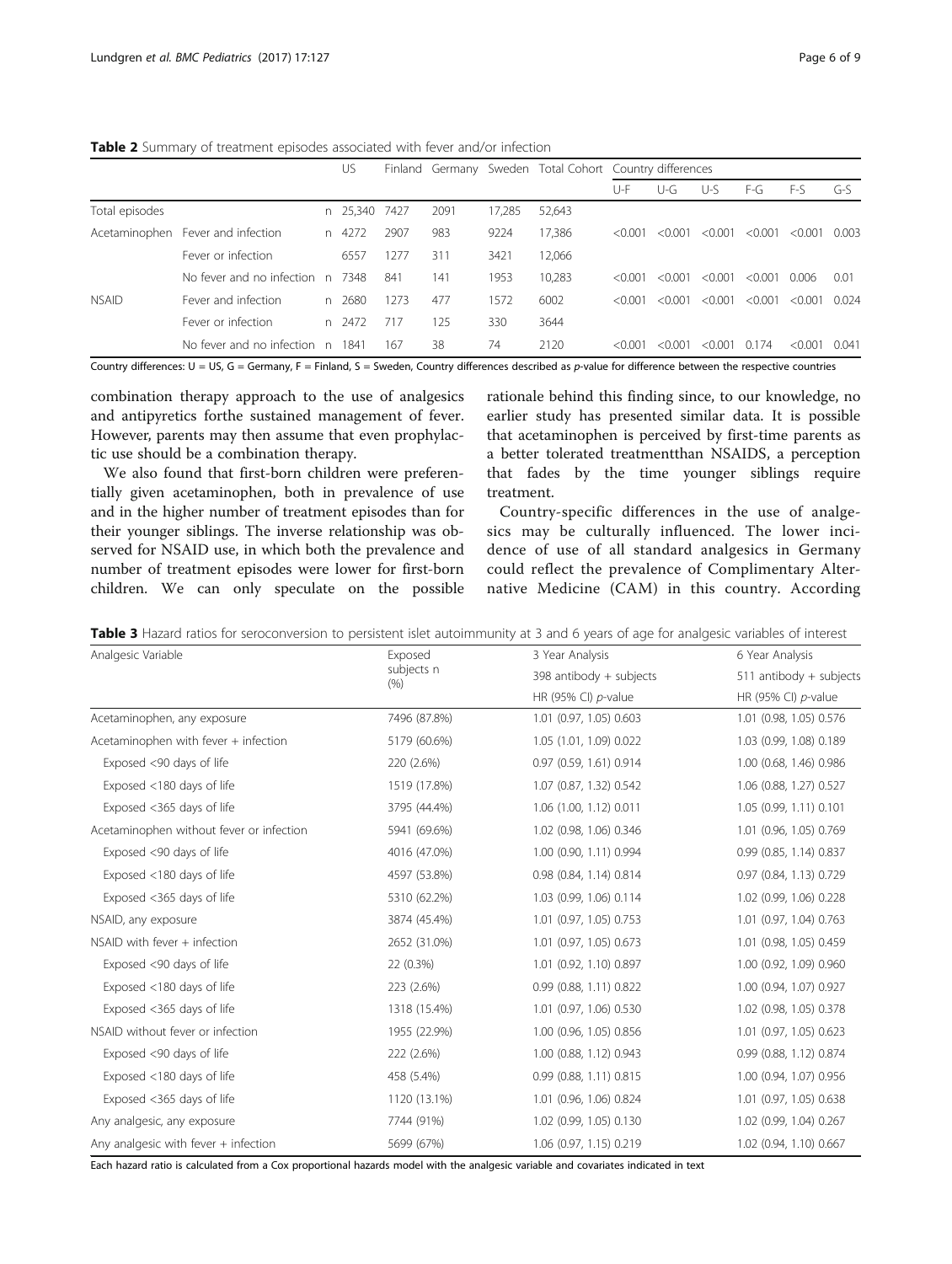<span id="page-6-0"></span>to a cross-sectional survey of German physicians in 2007, more than two-thirds of patients in Germany use CAM provided either by physicians or non-medical practitioners ("Heilpraktiker") [\[38\]](#page-8-0). In 2007, only 40% of adults in the U.S. had used CAM therapy in the past 12 months. Children in the U.S. whose parents used CAM were almost five times as likely (23.9%) to use CAM than children whose parent did not use CAM (5.1%) [[39](#page-8-0)]. The reasons underlying greater use of acetaminophen among Swedish parents is more unclear but may be the result of acetaminophen being widely available and perceived as safe and effective.

The TEDDY study is one of the largest longitudinal pediatric cohorts studied. The data analyzed herein has been collected from parent reports given in writing and after discussion with a TEDDY nurse. For participating children, missing data is uncommon. Follow-up is continuous from age 3 months which minimizes recall bias. The possibility to adjust for confounding factors in the statistical analysis is great due to the availability of comprehensive data on the child's living conditions. All previously described risk factors for T1D and islet autoimmunity are also entered into the statistical analysis of the effect of analgesics on islet autoimmunity.

The limitations of this study include our reliance on parent-reported symptoms and dosages of ANAP. The size of the cohort also makes it challenging to confirm diagnoses and treatment plans via patient records. Notably, most of the reported infections were presumed to be viral infections for which no medical advice had been sought. In addition, the widespread use of ANAP in this age group poses a significant statistical problem since the exposed group widely surpasses the non-exposed group. Even with the large sample size, the resulting correlation between IA and acetaminophen in combination with fever must therefore be interpreted with caution.

# Conclusions

In conclusion, the use of ANAP to treat fever and infection is widespread in the TEDDY cohort but shows significant differences depending on study site. The prevalence of use of both acetaminophen and NSAIDs are highest in the U.S. and lowest in Finland and Germany. Use of both NSAIDs and acetaminophen for non-infectious purposes are significantly more common among children in the U.S. compared to those in Europe. No convincing effect on risk for autoimmunity can be seen in the analysis except for a small effect by acetaminophen in combination with fever, and then only for autoimmunity at 3 years of age.

# Additional files

[Additional file 1:](dx.doi.org/10.1186/s12887-017-0884-y) Ethical review boards and Committees granting ethical approval to the TEDDY study. Listing of all ethical review boards and committes that has granted approval to the TEDDY study for the respective sites. (DOCX 59 kb)

[Additional file 2:](dx.doi.org/10.1186/s12887-017-0884-y) Characteristics of the subjects used in analysis for analgesic use and islet cell autoimmunity. A table the prevalence of covariates in the present analysis including HLA-DQ genotype, Gender, first degree relative, breastfeeding, probiotic use and presence of included single nucleotide polymorphisms. (DOCX 106 kb)

[Additional file 3:](dx.doi.org/10.1186/s12887-017-0884-y) List of Drugs defined as analgesics used in first 2.5 years in the TEDDY study. List of all included drugs, recorded to having been given to TEDDY children before age 2.5 years and classified as analgesics. Drugs classified as NSAID's are marked with a star (\*).  $(DDCY$  30 kb)

[Additional file 4:](dx.doi.org/10.1186/s12887-017-0884-y) List of all ICD-10 codes, recorded among TEDDY children before age 2.5 years, and classified as an infection. (DOCX 72 kb)

#### Abbreviations

ANAP: Analgesic-Antipyretic; CAM: Complimentary alternative medicine; GEE: Generalized estimating eq.; IA: Islet Autoimmunity; NSAID: Non-steroidal anti-inflammatory drugs; T1D: Type 1 Diabetes; TEDDY: The environmental determinants of diabetes in the young study

#### Acknowledgements

#### The Teddy study group.

Funded by U01 DK63829, U01 DK63861, U01 DK63821, U01 DK63865, U01 DK63863, U01 DK63836, U01 DK63790, UC4 DK63829, UC4 DK63861, UC4 DK63821, UC4 DK63865, UC4 DK63863, UC4 DK63836, UC4 DK95300, UC4 DK100238, UC4 DK106955, and Contract No. HHSN267200700014C from the National Institute of Diabetes and Digestive and Kidney Diseases (NIDDK), National Institute of Allergy and Infectious Diseases (NIAID), National Institute of Child Health and Human Development (NICHD), National Institute of Environmental Health Sciences (NIEHS), Juvenile Diabetes Research Foundation (JDRF), and Centers for Disease Control and Prevention (CDC). This work supported in part by the NIH/NCATS Clinical and Translational Science Awards to the University of Florida (UL1 TR000064) and the University of Colorado (UL1 TR001082).

Colorado Clinical Center: Marian Rewers, M.D., Ph.D., Pl<sup>1, 4–6, 10, 11</sup>, Kimberly Bautista<sup>12</sup>, Judith Baxter<sup>9, 10, 12, <sup>15</sup>, Ruth Bedoy<sup>2</sup>, Daniel Felipe-Morales,</sup> Kimberly Driscoll, Ph.D.<sup>9</sup>, Brigitte I. Frohnert, M.D.<sup>2, 14</sup>, Patricia Gesualdo<sup>2, 6, 12</sup>  $14, 15$ , Michelle Hoffman<sup>12–14</sup>, Rachel Karban<sup>12</sup>, Edwin Liu, M.D.<sup>13</sup>, Jill Norris, Ph.D.<sup>2, 3, 12</sup>, Adela Samper-Imaz, Andrea Steck, M.D.<sup>3, 14</sup>, Kathleen Waugh<sup>6, 7,</sup> <sup>12, 15</sup>, Hali Wright<sup>12</sup>. University of Colorado, Anschutz Medical Campus, Barbara Davis Center for Childhood Diabetes.

Finland Clinical Center: Jorma Toppari, M.D., Ph.D., PI<sup>¥^1,4,11,14</sup>, Olli G. Simell, M.D., Ph.D.<sup>\*^1,4,11,13</sup>, Annika Adamsson, Ph.D.<sup>^12</sup>, Suvi Ahonen\*<sup>±§</sup>, Heikki Hyöty, M.D., Ph.D.\*<sup>±6</sup>, Jorma Ilonen, M.D., Ph.D.<sup>\* ¶3</sup>, Sanna Jokipuu<sup>^</sup>, Tiina Kallio<sup>^</sup>, Leena Karlsson<sup>^</sup>, Miia Kähönen<sup>µ¤</sup>, Mikael Knip, M.D., Ph.D.\*<sup>±5</sup>, Lea Kovanen\*<sup>±§</sup>, Mirva Koreasalo\*<sup>±§2</sup>, Kalle Kurppa, M.D., Ph.D.\*<sup>±13</sup>, Tiina Latvaaho<sup>µ¤</sup>, Maria Lönnrot, M.D., Ph.D.\*<sup>±6</sup>, Elina Mäntymäki<sup>^</sup>, Katja Multasuo<sup>µ¤</sup>, Juha Mykkänen, Ph.D.<sup>¥ 3</sup>, Tiina Niininen<sup>±\*12</sup>, Sari Niinistö<sup>±§</sup>, Mia Nyblom<sup>\*±</sup>, Petra Rajala<sup>^</sup>, Jenna Rautanen<sup>±§</sup>, Anne Riikonen<sup>\*±§</sup>, Mika Riikonen<sup>^</sup>, Jenni Rouhiainen<sup>^</sup>, Minna Romo<sup>^</sup>, Tuula Simell, Ph.D., Ville Simell<sup>^¥13</sup>, Maija Sjöberg<sup>¥^12,14</sup>, Aino Stenius<sup>µ¤12</sup>, Maria Leppänen<sup>^</sup>, Sini Vainionpää<sup>^</sup>, Eeva Varjonen<sup>¥^12</sup>, Riitta Veijola, M.D., Ph.D.<sup>μ¤14</sup>, Suvi M. Virtanen, M.D., Ph.D.\*<sup>±§2</sup>, Mari Vähä-Mäkilä<sup>^</sup>, Mari Åkerlund\*<sup>±§</sup>, Katri Lindfors, Ph.D.\*<sup>13</sup> ¥ University of Turku, \*University of Tampere, <sup>μ</sup> University of Oulu, ^ Turku University Hospital, Hospital District of Southwest Finland, <sup>±</sup>Tampere University Hospital, "Oulu University Hospital, §National Institute for Health and Welfare, Finland, ¶ University of Kuopio. Georgia/Florida Clinical Center: Jin-Xiong She, Ph.D., Pl<sup>1, 3, 4, 11</sup>, Desmond Schatz, M.D.\*<sup>4, 5, 7, 8</sup>, Diane Hopkins<sup>12</sup>, Leigh Steed<sup>12–15</sup>, Jamie Thomas<sup>\*6, 12</sup>, Janey Adams\*<sup>12</sup>, Katherine Silvis<sup>2</sup>, Michael Haller, M.D.\*<sup>14</sup>, Melissa Gardiner, Richard McIndoe, Ph.D., Ashok Sharma, Joshua Williams, Gabriela Young,

Stephen W. Anderson, M.D.<sup>^</sup>, Laura Jacobsen, M.D.<sup>\*14</sup> Center for Biotechnology and Genomic Medicine, Augusta University. \*University of Florida, ^ Pediatric Endocrine Associates, Atlanta.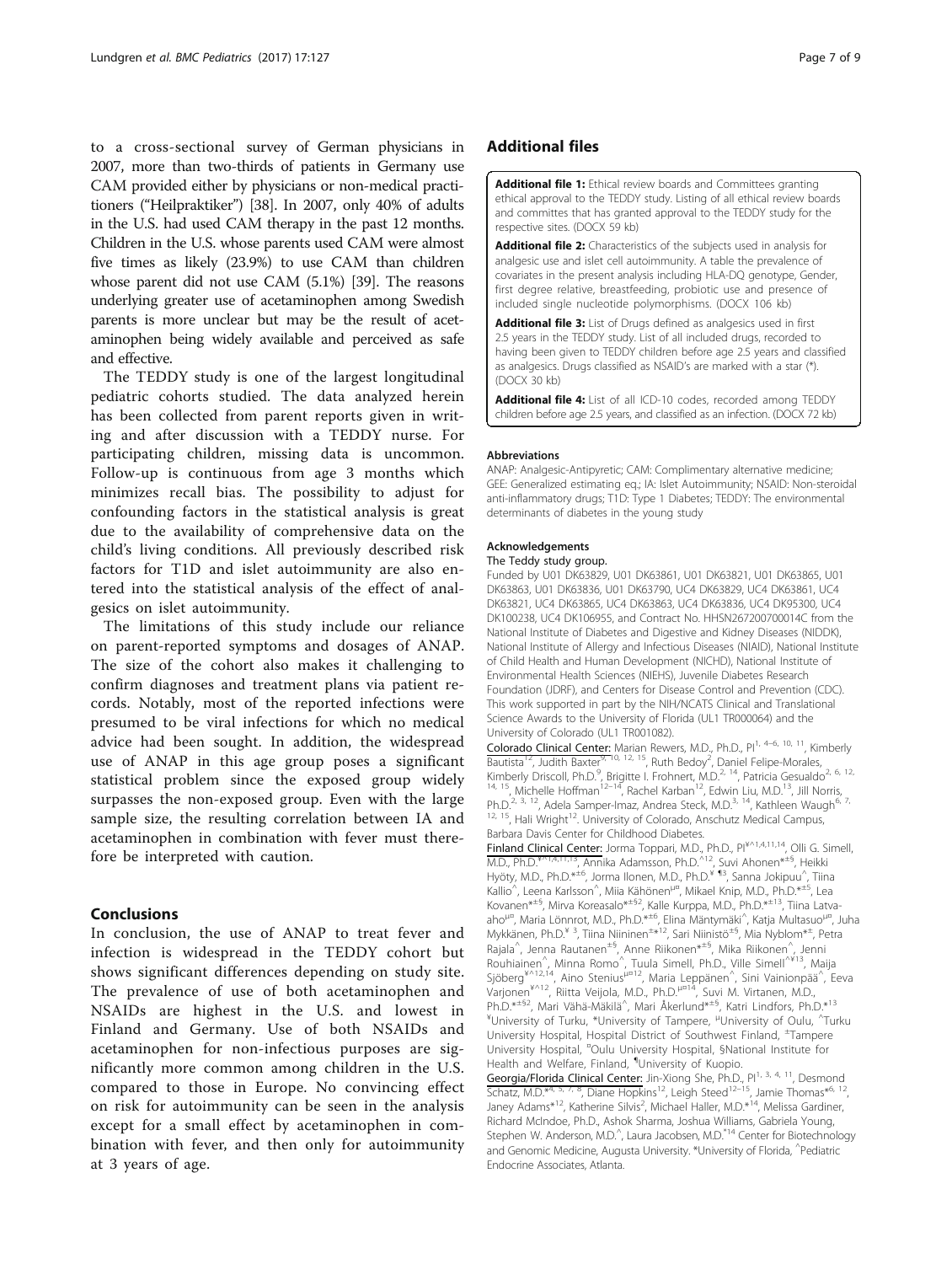<span id="page-7-0"></span>Germany Clinical Center: Anette G. Ziegler, M.D., Pl<sup>1, 3, 4, 11</sup>, Andreas Beyerlein, Ph.D.<sup>2</sup>, Ezio Bonifacio Ph.D.\*<sup>5</sup>, Michael Hummel, M.D.<sup>13</sup>, Sandra Hummel, Ph.D.<sup>2</sup>, Kristina Foterek<sup>¥2</sup>, Nicole Janz, Mathilde Kersting, Ph.D.<sup>¥2</sup>, Annette Knopff<sup>7</sup>, Sibylle Koletzko, M.D.<sup>¶13</sup>, Claudia Peplow<sup>12</sup>, Roswith Roth, Ph.D.<sup>9</sup>, Marlon Scholz, Joanna Stock<sup>9, 12, 14</sup>, Katharina Warncke, M.D.<sup>14</sup>, Lorena Wendel, Christiane Winkler, Ph.D.<sup>2, 12, 15</sup>. Forschergruppe Diabetes e.V. and Institute of Diabetes Research, Helmholtz Zentrum München, and Klinikum rechts der Isar, Technische Universität München. \*Center for Regenerative Therapies, TU Dresden, <sup>¶</sup>Dr. von Hauner Children's Hospital, Department of Gastroenterology, Ludwig Maximillians University Munich, <sup>¥</sup>Research Institute for Child Nutrition, Dortmund.

Sweden Clinical Center: Åke Lernmark, Ph.D., Pl<sup>1, 3–6, 8, 10, 11, 15</sup>, Daniel Agardh, M.D., Ph.D.<sup>13</sup>, Carin Andrén Aronsson<sup>2,12,13</sup>, Maria Ask, Jenny Bremer, Ulla-Marie Carlsson, Corrado Cilio, Ph.D., M.D.<sup>5</sup>, Emelie Ericson-Hallström, Lina Fransson, Thomas Gard, Joanna Gerardsson, Rasmus Bennet, Monica Hansen, Gertie Hansson, Susanne Hyberg, Fredrik Johansen, Berglind Jonsdottir, M.D., Helena Elding Larsson, M.D., Ph.D. 6,14, Marielle Lindström, Markus Lundgren, M.D.14, Maria Månsson-Martinez, Maria Markan, Jessica Melin12, Zeliha Mestan, Karin Ottosson, Kobra Rahmati, Anita Ramelius, Falastin Salami, Sara Sibthorpe, Birgitta Sjöberg, Ulrica Swartling, Ph.D.9,12, Evelyn Tekum Amboh, Carina Törn, Ph.D. 3,15, Anne Wallin, Åsa Wimar12,14, Sofie Åberg. Lund University.

Washington Clinical Center: William A. Hagopian, M.D., Ph.D., Pl<sup>1,3,4, 5, 6,7,11,13</sup>, <sup>14</sup>, Michael Killian<sup>6, 7, 12, 13</sup>, Claire Cowen Crouch<sup>12, 14, 15</sup>, Jennifer Skidmore<sup>2</sup> , Josephine Carson, Maria Dalzell, Kayleen Dunson, Rachel Hervey, Corbin Johnson, Rachel Lyons, Arlene Meyer, Denise Mulenga, Alexander Tarr, Morgan Uland, John Willis. Pacific Northwest Diabetes Research Institute. Pennsylvania Satellite Center: Dorothy Becker, M.D., Margaret Franciscus, MaryEllen Dalmagro-Elias Smith<sup>2</sup>, Ashi Daftary, M.D., Mary Beth Klein, Chrystal Yates. Children's Hospital of Pittsburgh of UPMC.

Data Coordinating Center: Jeffrey P. Krischer, Ph.D., PI<sup>1,4,5,10,11</sup>, Michael Abbondondolo, Sarah Austin-Gonzalez, Maryouri Avendano, Sandra Baethke, Rasheedah Brown<sup>12,15</sup>, Brant Burkhardt, Ph.D.<sup>5,6</sup>, Martha Butterworth<sup>2</sup>, Joanna Clasen, David Cuthbertson, Christopher Eberhard, Steven Fiske<sup>9</sup>, Dena Garcia, Jennifer Garmeson, Veena Gowda, Kathleen Heyman, Francisco Perez Laras, Hye-Seung Lee, Ph.D.<sup>1,2,13,15</sup>, Shu Liu, Xiang Liu, Ph.D.<sup>2,3,9,14</sup>, Kristian Lynch, Ph.D. <sup>5,6,9,15</sup>, Jamie Malloy, Cristina McCarthy<sup>12,15</sup>, Steven Meulemans, Hemang Parikh, Ph.D.<sup>3</sup>, Chris Shaffer, Laura Smith, Ph.D.<sup>9,12</sup>, Susan Smith<sup>12,15</sup>, Noah Sulman, Ph.D., Roy Tamura, Ph.D.1,2,13, Ulla Uusitalo, Ph.D.2,15, Kendra Vehik, Ph.D.<sup>4,5,6,14,15</sup>, Ponni Vijayakandipan, Keith Wood, Jimin Yang, Ph.D., R.D.<sup>2,15</sup>. Past staff: Lori Ballard, David Hadley, Ph.D., Wendy McLeod. University of South Florida.

Project scientist: Beena Akolkar, Ph.D.<sup>1,3,4,5,6,7,10,11</sup>. National Institutes of Diabetes and Digestive and Kidney Diseases.

Autoantibody Reference Laboratories: Liping Yu, M.D.<sup>^5</sup>, Dongmei Miao, M.D.<sup>^</sup>, Polly Bingley, M.D., FRCP<sup>\*></sup>, Alistair Williams\*, Kyla Chandler\*, Saba Rokni\*, Claire Williams\*, Rebecca Wyatt\*, Gifty George\*, Sian Grace\*. ^ Barbara Davis Center for Childhood Diabetes, University of Colorado Denver, \*School of Clinical Sciences, University of Bristol UK.

HLA Reference Laboratory: Henry Erlich, Ph.D.<sup>3</sup>, Steven J. Mack, Ph.D., Anna Lisa Fear. Center for Genetics, Children's Hospital Oakland Research Institute. Repository: Sandra Ke, Niveen Mulholland, Ph.D. NIDDK Biosample Repository at Fisher BioServices.

SNP Laboratory: Stephen S. Rich, Ph.D.<sup>3</sup>, Wei-Min Chen, Ph.D.<sup>3</sup>, Suna Onengut-Gumuscu, Ph.D.<sup>3</sup>, Emily Farber, Rebecca Roche Pickin, Ph.D., Jordan Davis, Dan Gallo, Jessica Bonnie, Paul Campolieto. Center for Public Health Genomics, University of Virginia.

Other contributors: Kasia Bourcier, Ph.D.<sup>5</sup>, National Institutes of Allergy and Infectious Diseases. Thomas Briese, Ph.D.<sup>6,15</sup>, Columbia University. Suzanne Bennett Johnson, Ph.D.<sup>9,12</sup>, Florida State University. Eric Triplett, Ph.D.<sup>6</sup>, , University of Florida.

#### Committees:

<sup>1</sup> Ancillary Studies, <sup>2</sup>Diet, <sup>3</sup>Genetics, <sup>4</sup> <sup>1</sup>Ancillary Studies, <sup>2</sup>Diet, <sup>3</sup>Genetics, <sup>4</sup>Human Subjects/Publicity/Publications,<br><sup>5</sup>Immune Markers, <sup>6</sup>Infectious Agents, <sup>7</sup>Laboratory Implementation, <sup>8</sup>Maternal<br>Studies, <sup>9</sup>Psychosocial, <sup>10</sup>Quality Assurance, <sup>11</sup> Subcommittee on Data Quality.

#### Funding

Funded by U01 DK63829, U01 DK63861, U01 DK63821, U01 DK63865, U01 DK63863, U01 DK63836, U01 DK63790, UC4 DK63829, UC4 DK63861, UC4

DK63821, UC4 DK63865, UC4 DK63863, UC4 DK63836, UC4 DK95300, UC4 DK100238, UC4 DK106955, and Contract No. HHSN267200700014C from the National Institute of Diabetes and Digestive and Kidney Diseases (NIDDK), National Institute of Allergy and Infectious Diseases (NIAID), National Institute of Child Health and Human Development (NICHD), National Institute of Environmental Health Sciences (NIEHS), Juvenile Diabetes Research Foundation (JDRF), and Centers for Disease Control and Prevention (CDC). This work supported in part by the NIH/NCATS Clinical and Translational Science Awards to the University of Florida (UL1 TR000064) and the University of Colorado (UL1 TR001082).

#### Availability of data and materials

The data that support the findings of this study are available from the NIDDK repository ([http://niddkrepository.org\)](http://niddkrepository.org) approximately 6 months after the manuscript has appeared in print. Access for the data submitted to the NIDDK Data Repository will be determined by the NIDDK. All investigators who receive TEDDY resources must agree to acknowledge the TEDDY Study and the NIDDK central repository. This approach is fully compliant with the NIH public data sharing policy [\(http://grants.nih.gov/grants/policy/data\\_sharing\)](http://grants.nih.gov/grants/policy/data_sharing).

#### Authors' contributions

ML researched the data and wrote the manuscript. LJS was involved in the drafting of the manuscript and reviewed/edited the manuscript. RT made the statistical analyses, researched data and reviewed/edited the manuscript. MH, HEL, BJ, PG, CC, MS, GH researched data and reviewed/edited the manuscript. WH, AGZ, MR, ÅL, JT, JS, BA and JK designed the study, researched data, and reviewed/edited the manuscript. All authors approved the final manuscript as submitted and agree to be accountable for all aspects of the work.

#### Competing interests

The authors have no conflicts of interest relevant to this article to disclose. The funding agencies did not include any input into the design and conduct of the study; collection, management, analysis, or interpretation of data; or preparation, review, or approval of manuscript.

#### Consent for publication

Not applicable.

#### Ethics approval and consent to participate

The study was approved by the local Institutional or Ethics Review Boards and is monitored by an External Advisory Board formed by the National Institutes of Health.

## Publisher's Note

Springer Nature remains neutral with regard to jurisdictional claims in published maps and institutional affiliations.

#### Author details

<sup>1</sup>Department of Clinical Sciences, Diabetes and Celiac disease unit, Lund University, Clinical Research Centre, Jan Waldenströms gata 35, 205 02 Malmö, Sweden. <sup>2</sup> Center for Biotechnology and Genomic Medicine, Medical College of Georgia, Augusta University, Augusta, GA, USA. <sup>3</sup>Health Informatics Institute, Morsani College of Medicine, University of South Florida, Tampa, FL, USA. <sup>4</sup>Barbara Davis Center for Childhood Diabetes, University of Colorado Aurora, CO, USA. <sup>5</sup>Pacific Northwest Diabetes Research Institute, Seattle, WA, USA. <sup>6</sup>Department of Physiology, Institute of Biomedicine, University of Turku and Department of Pediatrics, Turku University Hospital, Turku, Finland. <sup>7</sup>Institute of Diabetes Research, Helmholtz Zentrum München, and Klinikum rechts der Isar, Technische Universität München, and Forschergruppe Diabetes e.V, Neuherberg, Germany. <sup>8</sup>National Institute of Diabetes & Digestive & Kidney Diseases, Bethesda, MD, USA. <sup>9</sup>Department of Pediatrics University of Florida, Gainesville, FL, USA.

### Received: 2 February 2017 Accepted: 9 May 2017 Published online: 16 May 2017

#### References

Taddio A, Manley J, Potash L, Ipp M, Sgro M, Shah V. Routine immunization practices: use of topical anesthetics and oral analgesics. Pediatrics. 2007;120: e637–43.